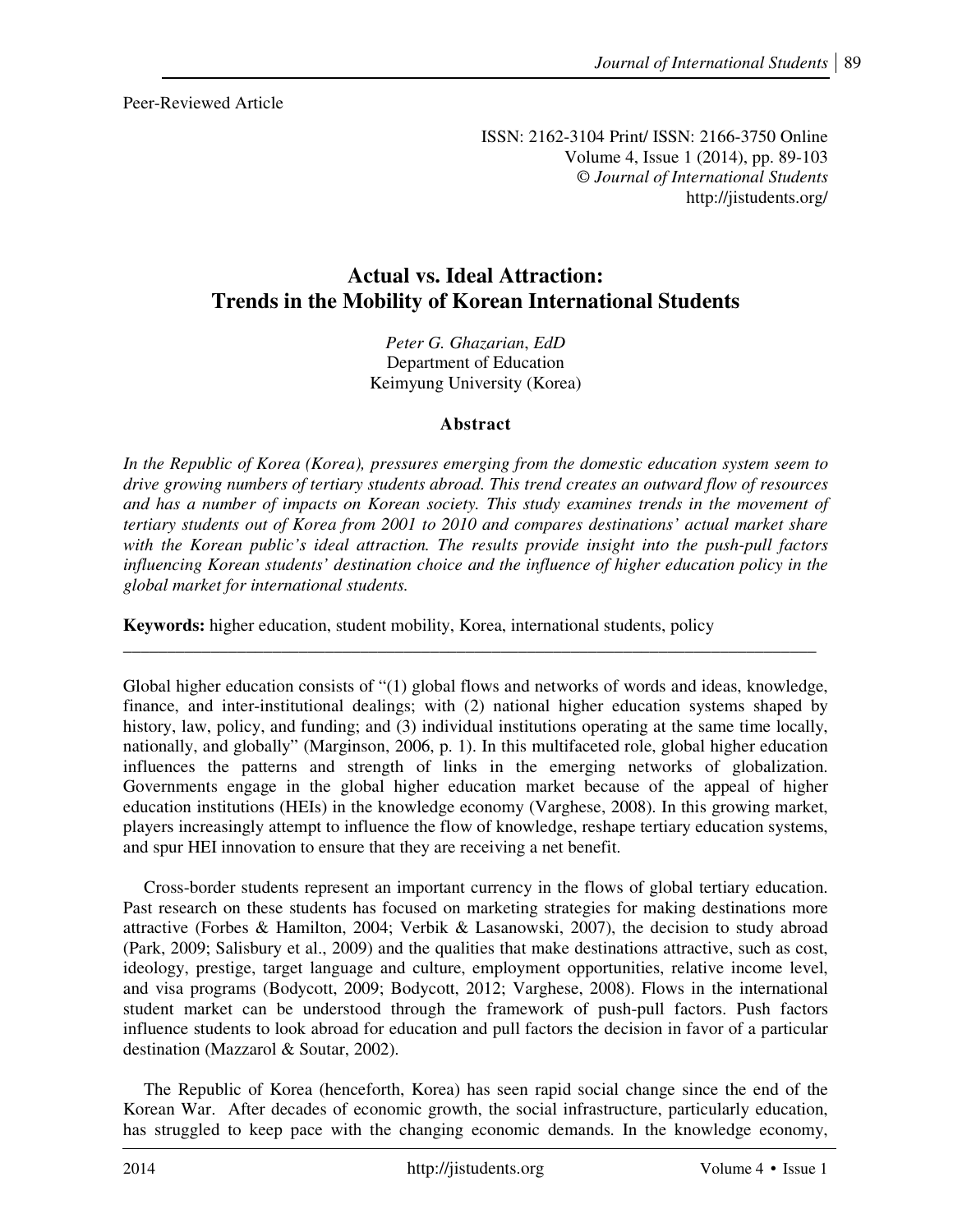human capital has become a primary source of economic growth (Varghese 2008). Thus, for Korea's economic success to continue, the education system must foster specialized human resources needed in the private sector. Higher education has an important role to play in ensuring students acquire the skills necessary to become productive members of society. Yet in Korea, increasing numbers of tertiary students are turning to the global market for higher education. As the Korean government and HEIs attempt to retain more students, their foreign counterparts are attempting to attract more students abroad. In this situation, all parties will need a deeper understanding of pressures influencing the market for Korean tertiary students. Additionally, the Korean case may provide some insight into the future trends and preferences of outbound students from other countries in the region.

This study examines trends in the flow of tertiary students out of Korea between 2001 and 2010. In particular, this study analyzes the stakeholders in Korean higher education, the push factors contributing to outbound flows of domestic students, and the consequences of students going abroad. The study determines:

- 1. How does ideal interest in a destination compare with a destination's actual market share?
- 2. What destination pull factors influence outbound students' destination choice?
- 3. What does this reveal about higher education policy in Korea and popular international destinations for Korean tertiary students?

### **The Stakeholders**

When household incomes rise and tertiary education enrollment rates grow, more students express their frustrations with domestic systems of higher education and decide to study abroad (Verbik & Lasanowski, 2007). As growing numbers of students internationally take part in cross-border higher education, the amount of resources at stake within the global higher education market grows, driving international competition among HEIs (Choudaha & Li, 2012). Market players increasingly attempt to influence the global higher education market to their benefit. In the case of Korea, the key stakeholders in this market include the Korean government, Korean HEIs, foreign governments, foreign HEIs, and Korean tertiary students.

For the Korean government, cross-border tertiary education presents both benefits and drawbacks. On one hand, outbound students may return with new knowledge and global professional networks. Korea also has the opportunity to attract foreign resources into its own economy by cultivating flows of cross-border students into the Korean higher education system. On the other hand, Korean students who do not return after studying abroad contribute to outward flows of domestic resources. Thus, the global higher education market offers both economic opportunities and risks for the government.

For Korean HEIs, more students going abroad represent a significant challenge to the sustainability of many institutions. Population decline and growing numbers of outbound crossborder students put pressure on Korean HEIs to attract students. With fewer domestic students, Korean HEIs are forced to recruit aggressively abroad to fill empty places (McNeill, 2009; McNeill, 2011). Some universities, such as Myungshin University and Sunghwa College, have already been forced to close as the government attempts to ensure quality in this time of intense competition (Yonhap News, 2011a). While this pressure on Korean HEIs may be beneficial to domestic tertiary education over time, it imposes an enormous amount of stress on the system in the short term as HEIs compete to attract the limited number of domestic students and meet rising government quality standards.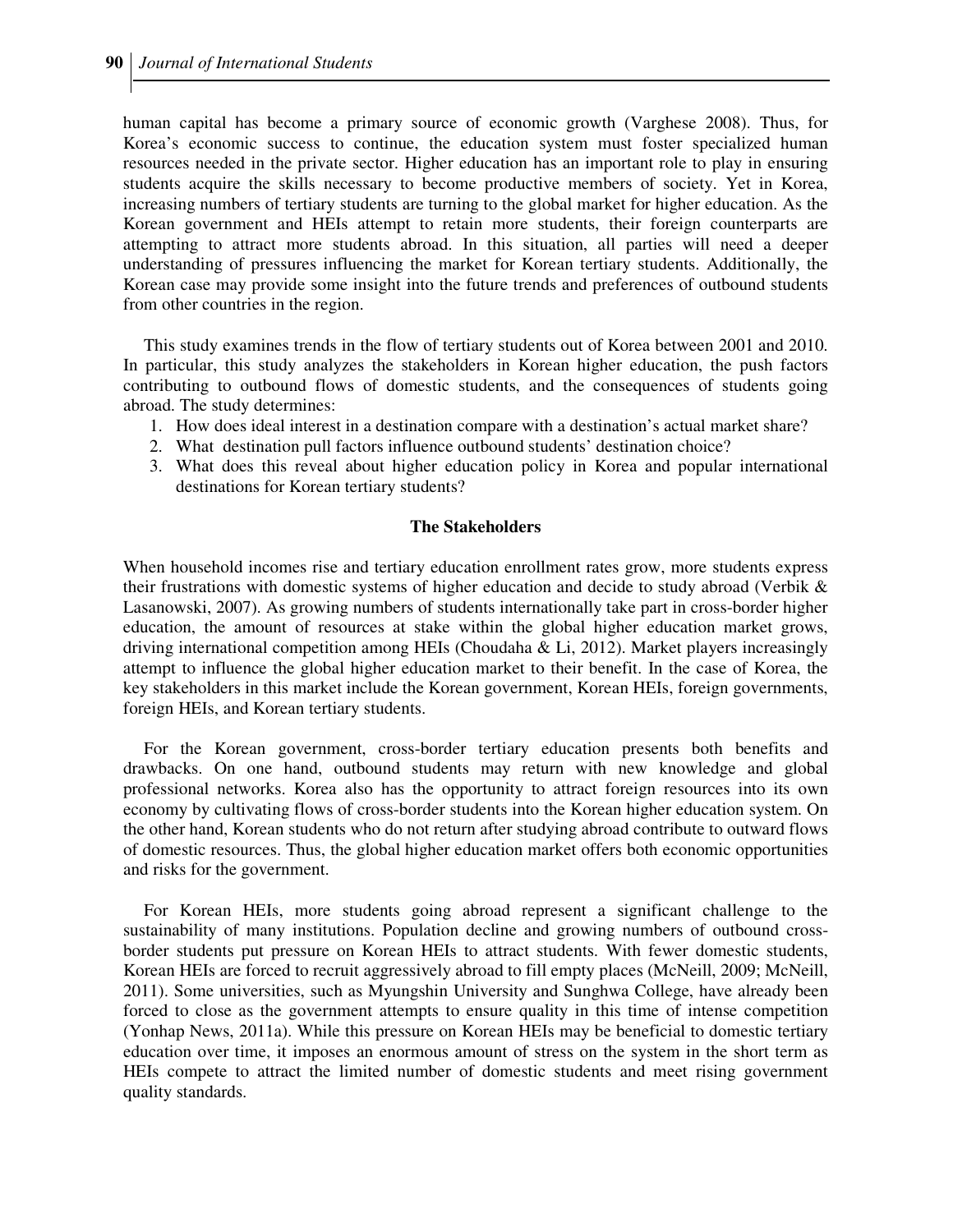Meanwhile, for foreign governments and foreign HEIs, outbound Korean students represent an opportunity for gain. These students are a source of both financial and human resources (Ghazarian, 2011a) for a destination's economy. Typically, cross-border students must pay tuition fees and spend a considerable amount of money to maintain their lives in a foreign country. This financial influx benefits both foreign HEIs and their host communities. After students conclude their studies, they may take jobs and provide skilled labor, further contributing to the destination's economy. In other words, these students are seen as a necessary source of foreign labor to replace aging domestic populations in many destinations (Verbik & Lasanowski, 2007).

For Korean tertiary students, cross-border tertiary education offers a valuable alternative to the domestic system. Higher education qualifications have become a 'positional good' (Hirsch, 1976) that can lead to a better social status and stronger lifetime professional opportunities (Hirsch, 1976; Marginson, 2006). On one hand, a foreign degree can provide graduates with an advantage in the job market (Varghese, 2008) by differentiating a student from his or her peers. Cross-border study also offers a chance to escape the frustrations of the domestic system into a foreign system that judges learners according to different criteria. On the other hand, going abroad to study in higher education also has costs to Korean tertiary students. Informal networks among alumni from a particular HEI can be extremely important for professional life in Korea (Lee & Brinton, 1996). These informal social networks forged in Korean HEIs are often a source of employment, business deals, and other opportunities for their members. Thus, study abroad not only incurs a heavy financial burden, but also means foregoing the opportunity to join such a social network in Korea.

# **Push Factors for Korean Families & Students**

After China and India, Korea is the third largest source of outbound cross-border tertiary students (UNESCO, 2010). Compared to other major source countries, Korea has a very high number of outbound students relative to its population. This trend seems to stem from Korea's economic development. Despite the country's economic change, education remains a rigid, conservative system leftover from the period of industrialization. As other source countries develop, they too may see dramatic increases in the number of students who choose to pursue their higher education abroad. Thus, the case of Korea offers a window into one possible future and set of challenges for tertiary education policy in other source countries.

A number of push factors contribute to the large numbers of outbound tertiary Korean students. Previous research by Park (2009) and KEDI (2005) shows a strong correlation between dissatisfaction with domestic education in Korea and a positive attitude towards studying abroad. These two studies find that Korean students are attracted by the use of English at foreign HEIs and are disappointed with the quality, expensive private tutoring, excessive admissions competition, job prospects, atmosphere, and teaching methods of the domestic education system.

One cannot underestimate the influence of "education fever" in Korean society (Kim et al., 2005). As many families obsess over the educational performance of their children (Chang, 2008), education fever has fueled a culture of excessive competition (Lee, 2011). There are a number of detrimental social consequences. The high-stress educational culture is often associated with negative psychological repercussions for students (Hwang, 2003; Yang & Shin, 2008; Lee et al., 2010) , and Korea has one of the highest suicide rates in the developed world (OECD, 2011) with youth suicide the largest cause of death among young people in Korea (Yonhap News, 2012). The system also has very real severe financial consequences for the Korean families, despite government policies to decrease these costs (Byun 2010; Lee et al., 2010). For example, areas with a reputation for high quality public and shadow education are much more expensive places to live (Woo, 2012). These housing costs only add to the financial burden of tuition fees for shadow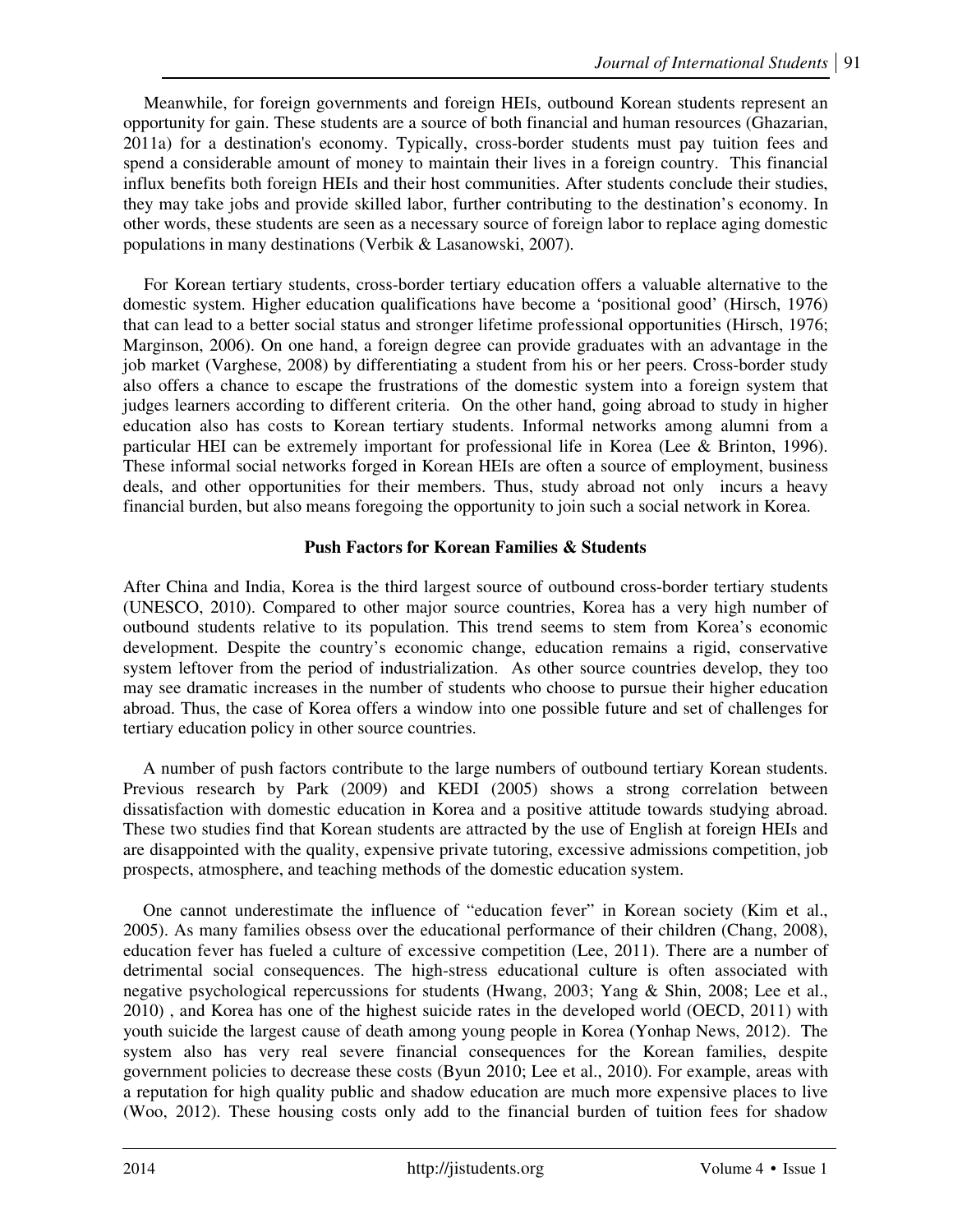education, such as tutoring services and private institutions for study outside of public schools designed to give students a competitive advantage on their examinations.

In fact, educational competition has intensified to the point that the overall costs may now outweigh the benefits of education in Korea. Such a system hinders individuals, households, and the economy. While the status quo of the Korean education system is not universally negative, it still poses a significant policy challenge. In such a situation, the relative costs and benefits may push families to consider sending children to study overseas earlier. For instance, some high socioeconomic status (SES) families avoid the Korean secondary education system altogether and decide that a secondary and tertiary education abroad would be more beneficial for their children relative to the cost.

The university entrance system in Korea, hinged upon *suneung* examination scores, likely further contributes to the numbers of outgoing students. The high-stakes system was designed with meritocratic fairness in mind. Unfortunately, the growing importance of shadow education has perverted *suneung* preparation into an economic endeavor tied to the amount of resources available for shadow education tuition (Dawson, 2010) and shadow education market savvy in the family. In order to decrease the intensity of this competition, the government has tried to discourage the public belief in the necessity of higher education for success in the job market (Korea Herald, 2011) and to restrict the provision of shadow education. Despite their efforts, the rate of tertiary education attendance and shadow education participation remains high. Other countries with similar highstakes university admissions systems, such as the People's Republic of China, may also see the concern over shadow education and excessive competition worsen over time.

Furthermore, students in Korea's highly status-conscious culture are reluctant to attend domestic universities that do not have strong reputations. As explained by Lee and Brinton (1996), "School background is a basis of informal social groupings that serve as an important source of social capital among South Koreans" (p. 182). In other words, lower tier institutions may not provide tertiary students with the personal and professional networks they would like to have later in their lives. The mass quantity of places available at domestic HEIs inherently decreases their perceived value (Marginson, 2006). Additionally, low prestige HEIs do not offer the same level of personal branding as a degree from a well-known university (Ghazarian, 2011b), branding that can provide a competitive edge in the job market that may justify the sacrifice of developing a social network at a domestic HEI.

The relative quality and cost of higher education institutions in Korea may also contribute to the number of students pursuing their tertiary education overseas. Although highly ranked Korean universities do hold the allure of domestic networking opportunities, the top fifty ranked global universities in any of the international ranking systems is dominated by universities in Englishspeaking countries (Ghazarian, 2011b). The waxing importance of English in the highly competitive job market (Park, 2010) only further contributes to the interest in international study. Consequently, students and families dissatisfied with the higher education entrance process or the quality of HEIs may look overseas for other opportunities.

#### **Repercussions for Korea**

Clearly, many push factors contribute to the decision to pursue a higher education outside of Korea. From education fever to the *suneung* examination system, many students feel dissatisfied or trapped. Compounding these negative feelings, students and their families may have concerns about the quality and cost of domestic HEIs and employment prospects after graduation. As these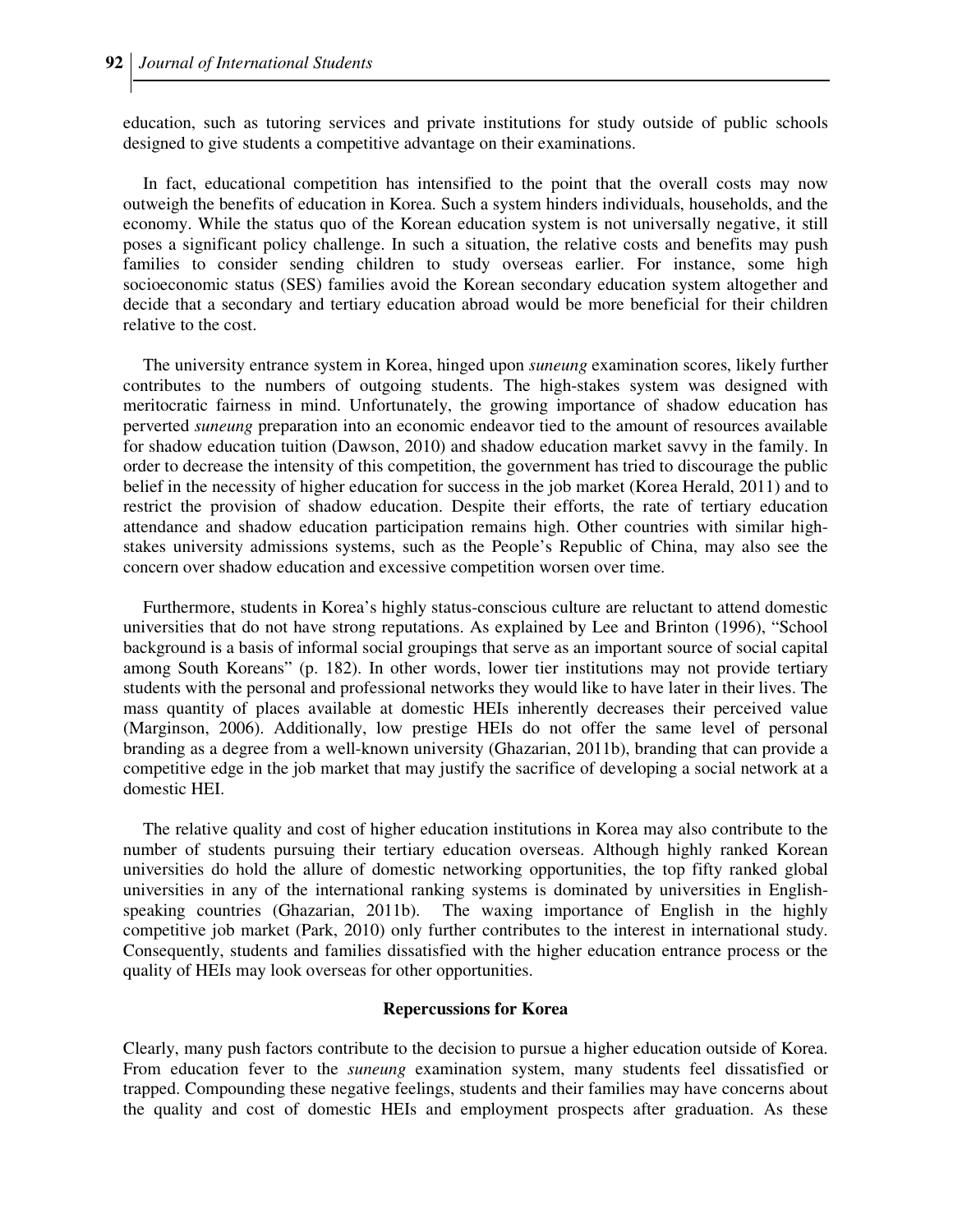pressures direct more attention overseas, Korea can expect a number of social consequences associated with rising numbers of outbound tertiary students. These consequences may include demographic challenges, economic impacts, widening class stratification, and the rise of education inflation in the job market.

To clarify, Korea faces an impending issue of population decline (Chin et al., 2012; Coleman & Rowthorn, 2011) and the paramount role of education in Korean society factors into the low birth rate. The high cost of education, driven by "education fever," contributes to the decision to have fewer children in order to concentrate family resources (Lee, 2007). The declining number of children means that fewer domestic students will enroll at Korean HEIs each year. As a larger share of students looks overseas, Korea's HEIs will continue to face a considerable amount of pressure.

Economically, outgoing international students create a bridgehead for outward flows of resources. Families must support cross-border students' endeavors while overseas, sending significant sums abroad. This outward flow of financial resources represents a lost opportunity for Korean HEIs and their host communities (Ghazarian, 2011a). Additionally, outgoing Korean international students also contribute to the net loss of human resources and young people, often referred to as brain drain. As Espove et al. (2010) report, South Korea faces potential demographic pressure from emigration of the highly educated and young people. For example, the US Department of Energy's Oak Ridge Institute for Education found that 42% of graduates from science and engineering doctoral degrees had not left the USA five years past graduation (Han, 2012). In spending time abroad, larger numbers of students become exposed to the possibility of emigration. These trends represent further demographic challenges for the economy.

Meanwhile, SES increasingly impacts educational attainment and success. In fact, recent educational trends contribute to the development of widening cross-generational class stratification. Those from higher SES backgrounds with more resources at their disposal often spend more on shadow education tuition, presumably giving their children an edge over their classmates (Dawson, 2010). Some families may effectively be priced out of equal educational opportunity (C. Lee, 2005). In order to ensure a privileged future for their children, many of those households rich enough to support their son or daughter to study abroad from a younger age are beginning to do so, even if that means dividing the family (J. Lee, 2011). Furthermore, higher SES families are also able to afford tuition at more prestigious destinations that distinguish their children from their peers.

If these trends persist across multiple generations, class stratification will continue to grow over time. One aspect of this class stratification includes growing cultural differences between social classes. As children (and oftentimes an accompanying parent) return to Korea from studying abroad, they bring back with them aspects of the host culture they experienced. For instance, Park and Abelmann (2004) describe how attitudes towards English language and education can be associated with a family's SES. Affluent families become increasingly successful at using their resources to give their children an educational and cultural advantage. As a result, an individual's educational success may be increasingly determined by his or her family's SES.

The emergence of education inflation in the Korean job market represents another economic challenge for the education system's status quo. Growing numbers of young Koreans spend more time in education and do not participate in the labor market. Meanwhile, as academic qualifications become increasingly common, they also lose their value (Marginson, 2006). Jobs require everhigher qualifications, increasing the cost of education for students and removing human resources from the labor market for ever-longer periods of time. In order to stem the rise of academic inflation, the government has attempted to raise the profile of vocational schools (Yonhap News, 2011b), but such initiatives are unlikely to have much lasting effect. Meanwhile, as more students decide to study abroad, a foreign degree may lose its luster and also fall victim to education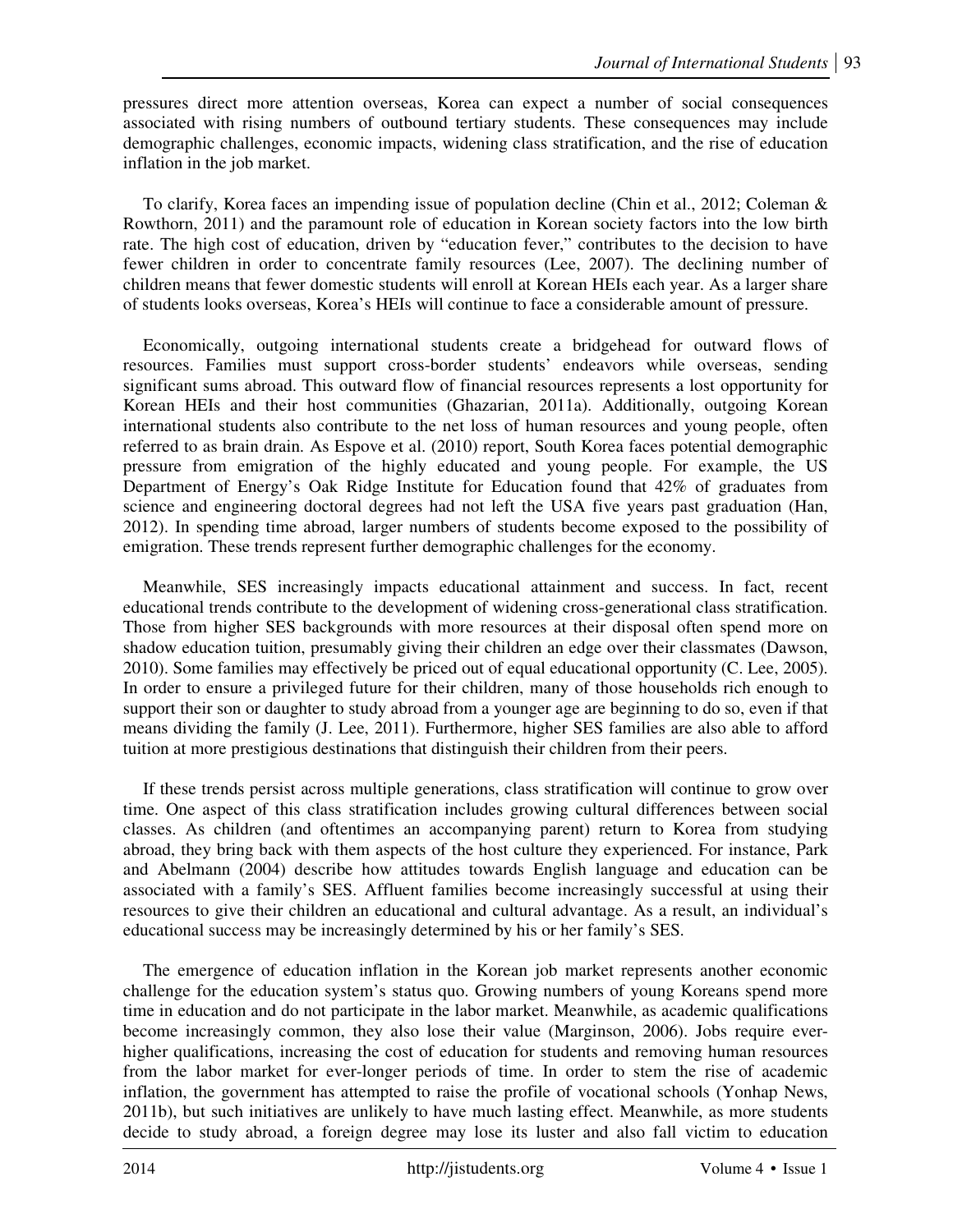inflation. A foreign degree could possibly come to be perceived as a requirement rather than a relative merit for particular jobs.

The Korean government and HEIs need to carefully examine trends related to the global higher education market in Korean society. Greater understanding of the phenomenon could help avert unnecessary economic costs, growing social problems, and future demographic challenges. Policy reform must focus on increasing the attractiveness of a Korean higher education for young Koreans, students from other countries, and the job market. Meanwhile, foreign governments and HEIs looking to attract Korean tertiary students would also benefit from better understanding patterns in the demand for international tertiary education. With good information, policy initiatives could better influence the flow of international students out of Korea.

Yet research on the outbound movement of students from Korea is surprisingly limited. Previous research by Park (2009) builds on the general model of Mazzarol and Soutar (2002) by focusing on the push-pull factors specific to Korean students. Via survey research, the study finds that dissatisfaction with domestic education serves as a strong push factor for Korean students. More specifically, the study examines how academic and environmental expectations factor into student destination choice among the US, China, UK, and Australia. While this study provides insight into Korean students' views on the process of deciding to study abroad, it draws on a sample of students only from the capital and does not consider data collected from other important stakeholders in the decision-making process, such as parents. The present study seeks to complement this line of research by examining a nationally representative sample and by comparing how nationally stated ideal preferences compare with actual destination choice across the Korean population.

#### **Research Method**

This study addresses three questions about the flow of cross-border tertiary students out of Korea. The present study examines two samples. The first consists of a population sample of data on all outbound undergraduate, graduate, and language study tertiary students. This first sample is drawn from the Korean Ministry of Science, Technology, and Education (MEST) data on outgoing tertiary students (MEST, 2010). The second sample consists of a nationally representative sample for the population over 19 years of age in Korea (n=1029) drawn from the Chicago Council on Global Affairs' (2008) "Soft Power in Asia" Multinational Survey. Data collection took place between January 22 and February 5, 2008 as face-to-face interviews in Korean. The sample is nationally representative for the population nineteen years of age or older from all administrative regions except for Jeju, which was excluded based on its remote location, high costs, and low percentage of the population  $(1.1\%)$ .

The study considers participants' responses to the question: "If you were to send your children to receive their higher education in another country, which country would be your first choice? What about your second choice?" In these responses, the European Union (EU) is coded as a single destination, and thus EU members are treated as a single destination for this study.

The analysis of these data consists of three steps. First, the study takes a descriptive look at the total number of cross-border tertiary students out of Korea each year between 2001 and 2010. It primarily focuses on USA, China, Japan, and the EU's market share of tertiary students by year. These destinations account for the vast majority of outbound tertiary students between 2001 and 2010. Together with Australia, Canada, and New Zealand, they account for at least 95% of all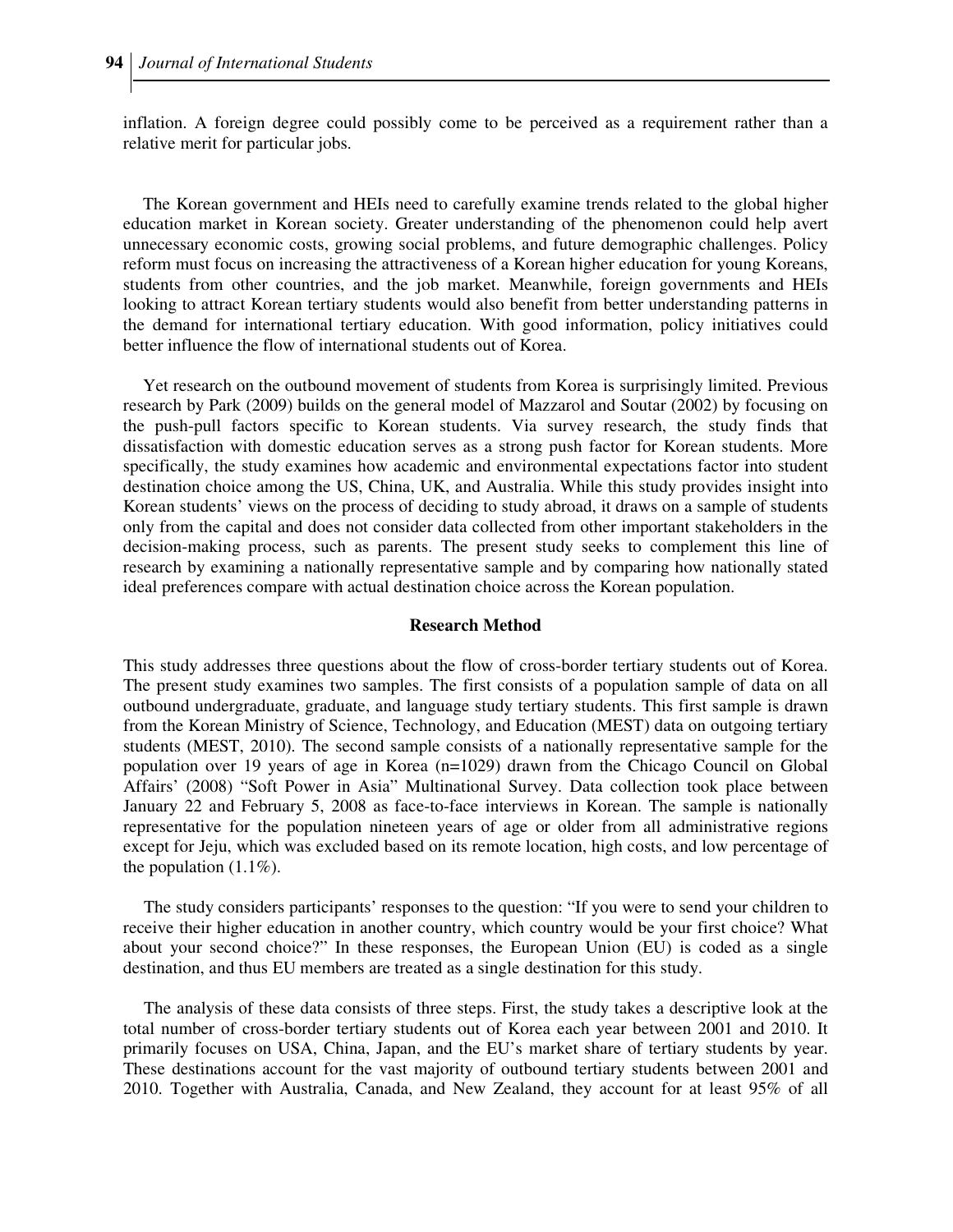students each year. The first step of the analysis establishes a baseline understanding of trends in the number of tertiary students out of Korea and their destinations for study.

The second step of the analysis examines the Korean public's ideal first-choice and secondchoice destinations. This step compiles a single indicator of ideal preference based on the total number of responses for each destination. The indicator consists of the percentage of total first

choice and second choice responses for a destination. This indicator allows for further investigation into the relationship of ideal preference with the actual proportion of students going to each destination. It provides a standard against which to compare a destination's actual market share with ideally stated interest.

The third step of the analysis examines the results of the previous steps for patterns in the actual and ideal destinations of outbound Korean tertiary. These trends are further analyzed through Cubillo, Sánchez, and Cerviño's (2006) framework for destinations' pull factors: personal reasons (i.e. personal improvement, advice), country image (i.e. cultural distance, city image, cost of living, immigration), program evaluation (i.e. international recognition, specialization), and institutional image (i.e. corporate image, faculty quality, facilities). Additional secondary research on these factors is used to provide a context for the results relative to the special qualities of each destination in the global higher education market.

Some limitations emerge as a result of the combination of two data sets. For instance, individual observations from one set do not directly coincide with individual observations from the other. As a result, the present study does not provide information about individual decisions to study abroad or how single destination choices relate to individually expressed ideal first and second choice destinations. In spite of this limitation, these data do provide important insight at the country-level of analysis into Korean national trends regarding the actual and ideal attraction to particular destinations. Additionally, no MEST (2010) data were collected in 2002. As a result, that year has been omitted from the analysis.

#### **Results**

The results from the first step of the analysis reveal consistent growth in the numbers of outbound tertiary students from Korea. The approximately 150,000 outbound students in 2001 has increased nearly every year to a maximum of approximately 280,000 in 2009 and finally just over 250,000 in 2010. However, these increases are not divided evenly across all destinations. Figures 1 and 2 illustrate how these gains are reflected in student numbers and market share.

Figure 1. Number of Korean Outbound Tertiary Students by Destination





For the sake of clarity, Australia, Canada, and New Zealand are not included in Figures 1 and 2, but were included in the preliminary analysis. Australia's market share remained static, receiving approximately 7% of students each year. Canada experienced a drop from 14.6% in 2001 to 5.6% in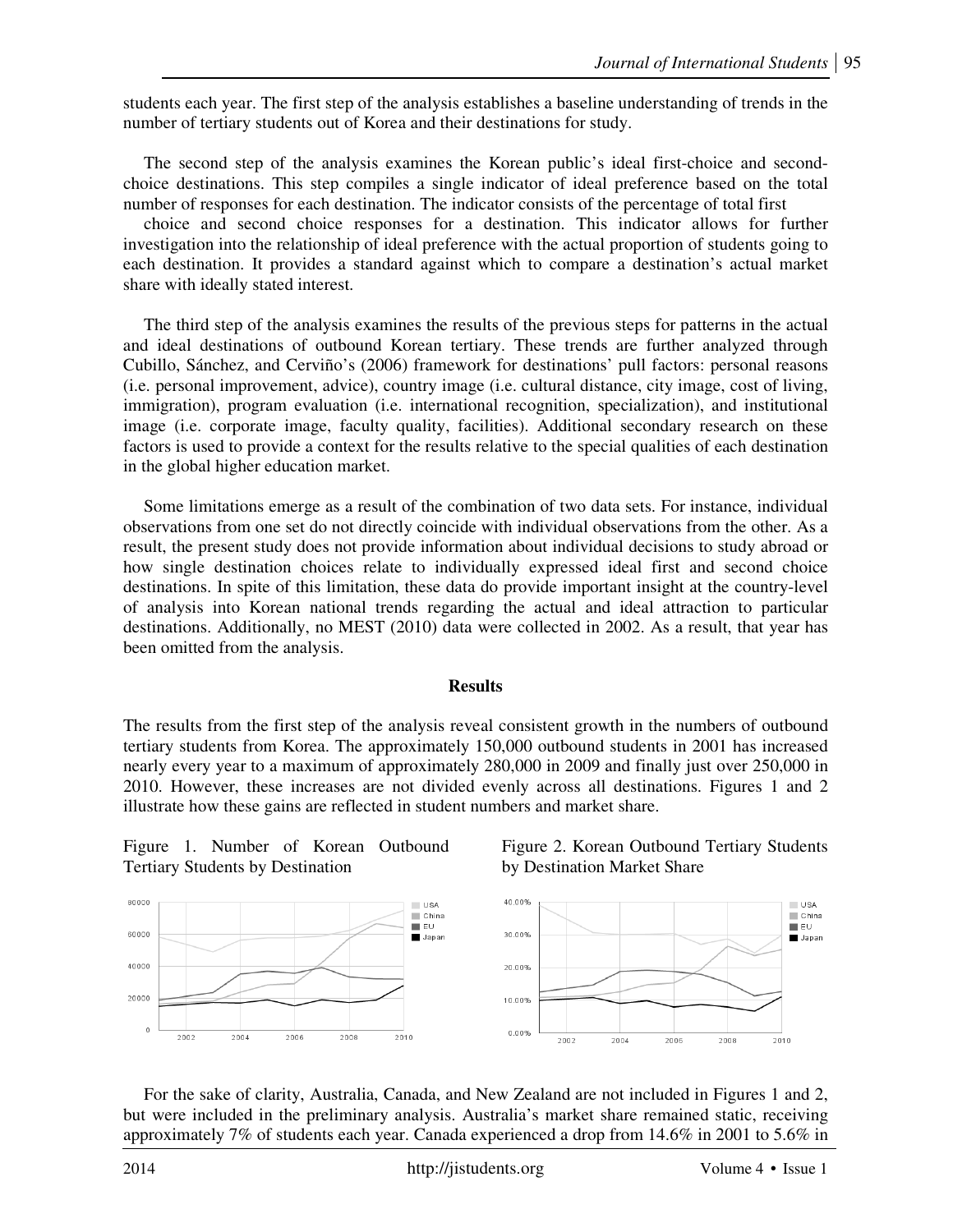2010. Meanwhile, New Zealand rose modestly from 1.81% to 4.34% over the same period. Due to the relatively small market share of Australia, Canada, and New Zealand, further analysis focuses exclusively on the USA, China, EU, and Japan. Although the USA made gains in the number of students it received each year, these gains did not keep pace with increases in the overall output of tertiary students from Korea. As a result, USA market share consistently declined from nearly 40% to 30%. China, on the other hand, has seen strong yearly growth in the number of students it receives each year since 2006, up to 26.52% market share at its highest point, very close to US market share at that time. The EU has fluctuated between 10% and 20% of market share, with a swift increase in the total number of students followed by a plateau that has failed to keep pace with overall output of Korean tertiary students. Japan's figures are stagnant, although there is a sudden increase in the number of recipients in 2010. As a result, Japan has a slow, steady drop in market share until 2009, when it returns back up to roughly 10% in 2010.

The second step of the analysis provides a single indicator for each destination's ideal attractiveness to the Korean public. The vast majority of interest lies in just four destinations.



Figure 3. Total Mentions as an Ideal Destination for Tertiary Education

While compiling a single variable for public interest in each destination, an interesting difference emerged in the way destinations were mentioned as a first or second choice destination. Both the EU and USA performed quite strongly as first and second choice destinations, with approximately 40% interest each as a first choice and 30% interest each as a second choice. This contrasts sharply with China and Japan, which both only attract approximately 5% interest as a first choice destination and 17.6% and 12.5%,

respectively, as second choice destinations.

Figure 4 reports the results of step three, comparing each destination's market share by year with the total interest in that destination. The results reveal very different situations for each of the destinations.



Figure 4. Actual Market Share vs. Ideal Interest by Destination

Although the USA began over-performing against ideal interest, by 2010 its actual market share was well below ideal interest. Yet the gap between ideal interest and actual market share in the USA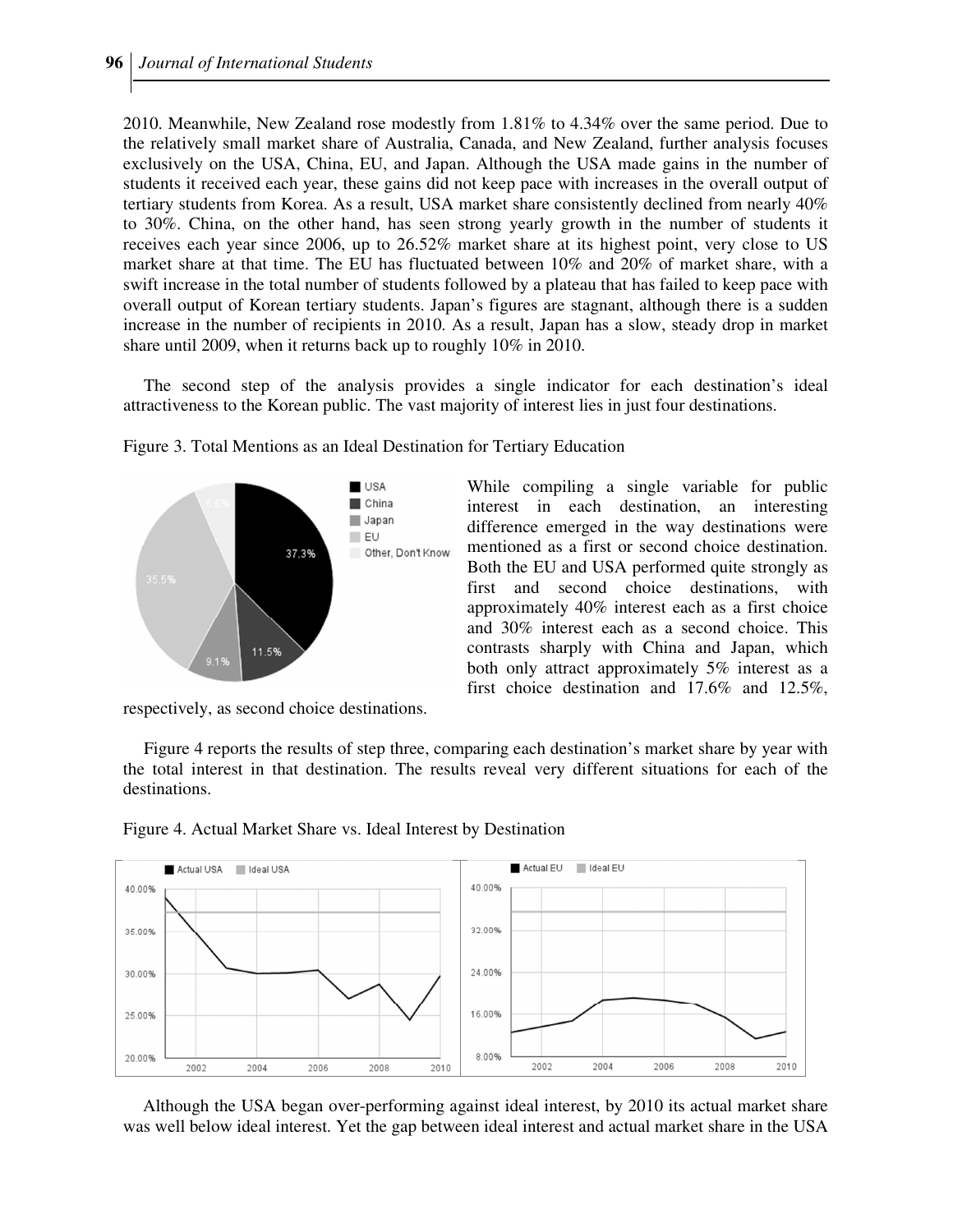is dwarfed by the EU's gap over the same period. The EU's best performance for attracting tertiary students in any single year between 2001 and 2010 remains 16.31% below the Korean public's stated interest in EU destinations.



Meanwhile, China begins the decade at just below ideal interest, and ends in 2010 well above ideal interest of 11.45%, with a staggering 25.5% of market share. Finally, Japan's market share remains consistently around the ideal interest of 9%.

# **Discussion**

The results of the analysis reveal a number of interesting trends in Korean outbound tertiary students. First of these trends is overall growth in the number of outbound students from Korea, suggesting that domestic push factors may be causing growing numbers of Korean students to look abroad. The findings also reveal that increasing numbers of cross-border students are not heading to their first-choice destination for higher education. As a result, China has benefited most from the increased outward flow of cross-border students from Korea. Meanwhile, the EU and USA are both under-performing relative to ideal demand, but for very different reasons. Lastly, Japan's position as a destination for outbound Korean students has remained relatively stagnant, despite strong interest in Japan as a second choice destination.

Fluctuations in students' movements show a growing number choosing to remain in the Asia Pacific region, with China becoming an important destination for Korean students. This result supports previous findings of greater interest in developing countries as destinations for tertiary education (UNESCO, 2009; Varghese, 2008). The Chinese government has promoted policies encouraging the internationalization of higher education as a means of promoting Chinese culture and perspective (Huang, 2003). This policy has met with success in attracting Korean students, who often view China as an important part of Korea's economic future (Snyder, 2009) and thus an attractive destination for developing future job prospects, desirable language skills, and a useful international professional network. The Chinese government supports these growing ties with South Korea as a means of hedging against its relationship with North Korea (Shambaugh, 2003; Shambaugh, 2004), which may result in a sense of welcome for South Korean students in China.

Despite success in attracting increasingly more Korean students, China seems to be a destination of necessity rather than a destination of choice. The results suggest that students who are turned away or unable to afford from their first choice destination may ultimately pursue a tertiary education at some alternative destination. These students go on to pursue an international tertiary education, but perhaps choose a destination with relatively less competition or lower costs. This second-choice phenomenon seems to greatly benefit China, which has supplanted the more traditional second-choice destinations like Canada. In fact, as the number of outbound students has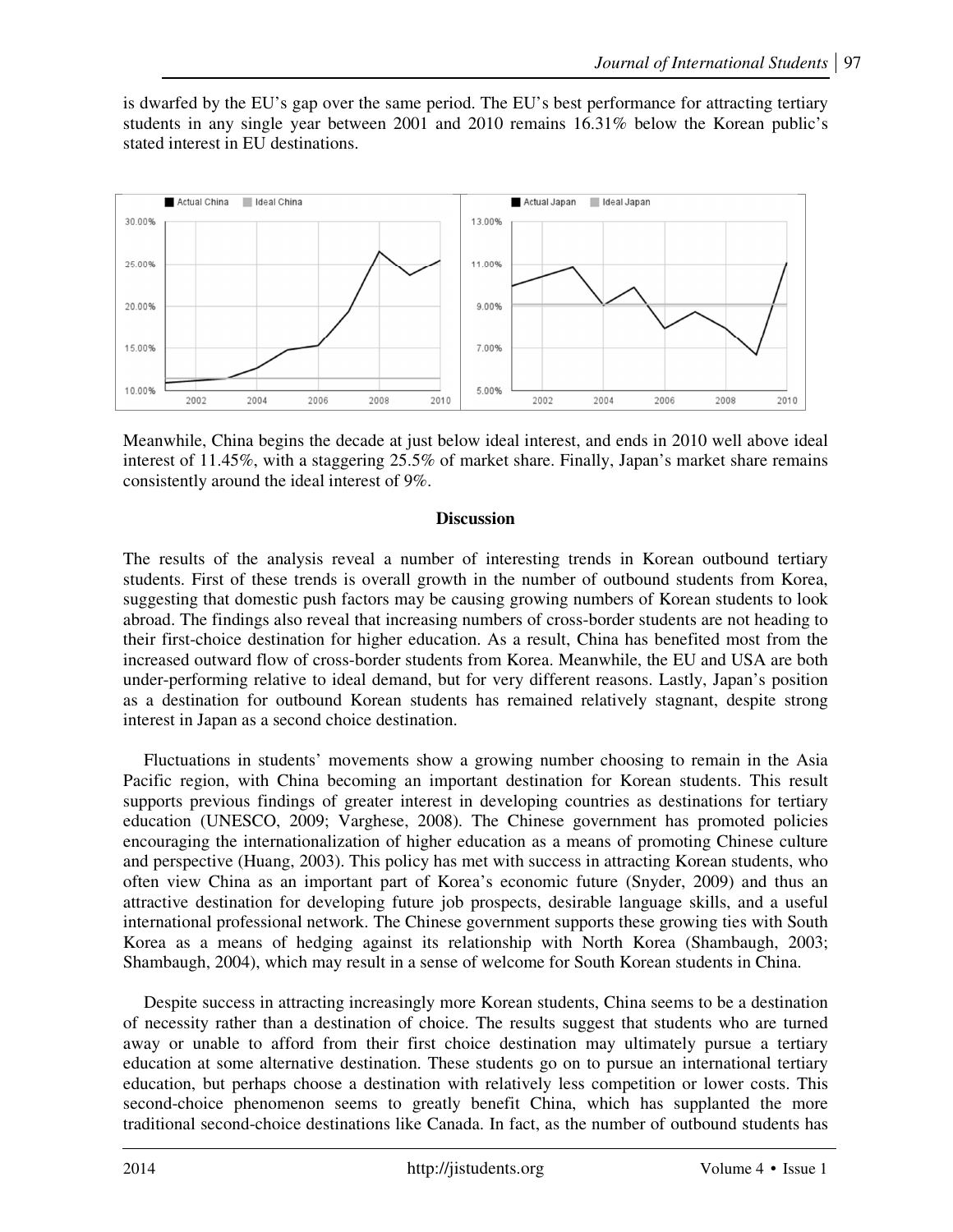increased, China's market share has grown as US market share decreases. Thus, the results reveal that despite a much greater demand for US higher education, China has in recent years performed nearly on par with the US in terms of market share.

The results also tell of missed opportunities by other more desirable destinations, particularly EU member countries, to attract more students from Korea. The consistently low market share of the EU relative to ideal interest suggests the presence of some barriers for Korean tertiary students. These barriers are likely both cultural and financial. Ritzen and Marconi (2011) argue that for the EU to improve its standing as a viable destination for international students, it will need to broaden and deepen offerings of English language medium programs, expand support for international programs, consider higher living and travel costs for international students in the loan-grant systems, develop better visa regulations for highly skilled migrants, and further internationalize accreditation and quality control. As the EU works through these concerns, member countries may struggle to attract the total possible number of students from Korea. Additionally, the high exchange rate of the Euro relative to the Korean Won may also contribute to the low numbers of tertiary students heading to EU HEIs. Confronted with issues such as language concerns, travel costs, high cost of living, or expensive tuition fees, many potential students may opt to pursue a more affordable destination in the global higher education market.

Though the USA holds a large market share of outbound Korean students, the USA has significant room, relative to ideal demand, to grow as a destination. As the US enjoys strong popularity as a destination in the global higher education market, competition for seats allocated to international students intensifies, and as a result more students will fail to gain admission or will simply decide on another destination. While US HEIs face financial cuts at home, they may increasingly look abroad for international students as a source of needed finances and make room for more international students. Despite the potential benefits these students offer, a number of factors stand in the way of more Korean students entering into the US higher education system. Cost and competition are likely barriers for many students. Further contributing to these are a weakening country image and tightening visa policies (Warwick, 2005).

Despite the strong ideal demand for US higher education, the US image abroad suffers as a result of a number of factors. Firstly, many international students on US HEI campuses are not having positive experiences. Case studies find international students perceive discriminatory and unfair practices (Lee, 2010), and feel isolated by the passive cultural attitude towards international students in the US and prejudice they face from American peers (Charles-Toussaint & Crowson, 2010). A study by Gareis (2012) finds there are few close friendships between international and American students, meaning that neither international nor domestic students are benefiting from the opportunity for greater intercultural learning. International students with negative experiences may warn off other potential students from their home country and may not recommend their host HEIs or the US as a destination for study, serving as a barrier to growth in inbound student numbers. Secondly, as the US economy slowly recovers from financial problems and a high rate of unemployment, the attraction of the US as a potential destination for migration after study may have also suffered. As a result, fewer students may settle upon the US as their final choice for a destination.

In addition, the visa reform issues following the events of 9/11 also represent a large barrier to Korean students wanting to study in the US. The changes have increased the bureaucratic burden for Korean students, as well as for US HEIs who now must deal with more work in order to process fewer students. After 9/11, President Bush established the 'Interagency Panel of Advanced Science and Security' to supervise visa applications from international students to protect knowledge and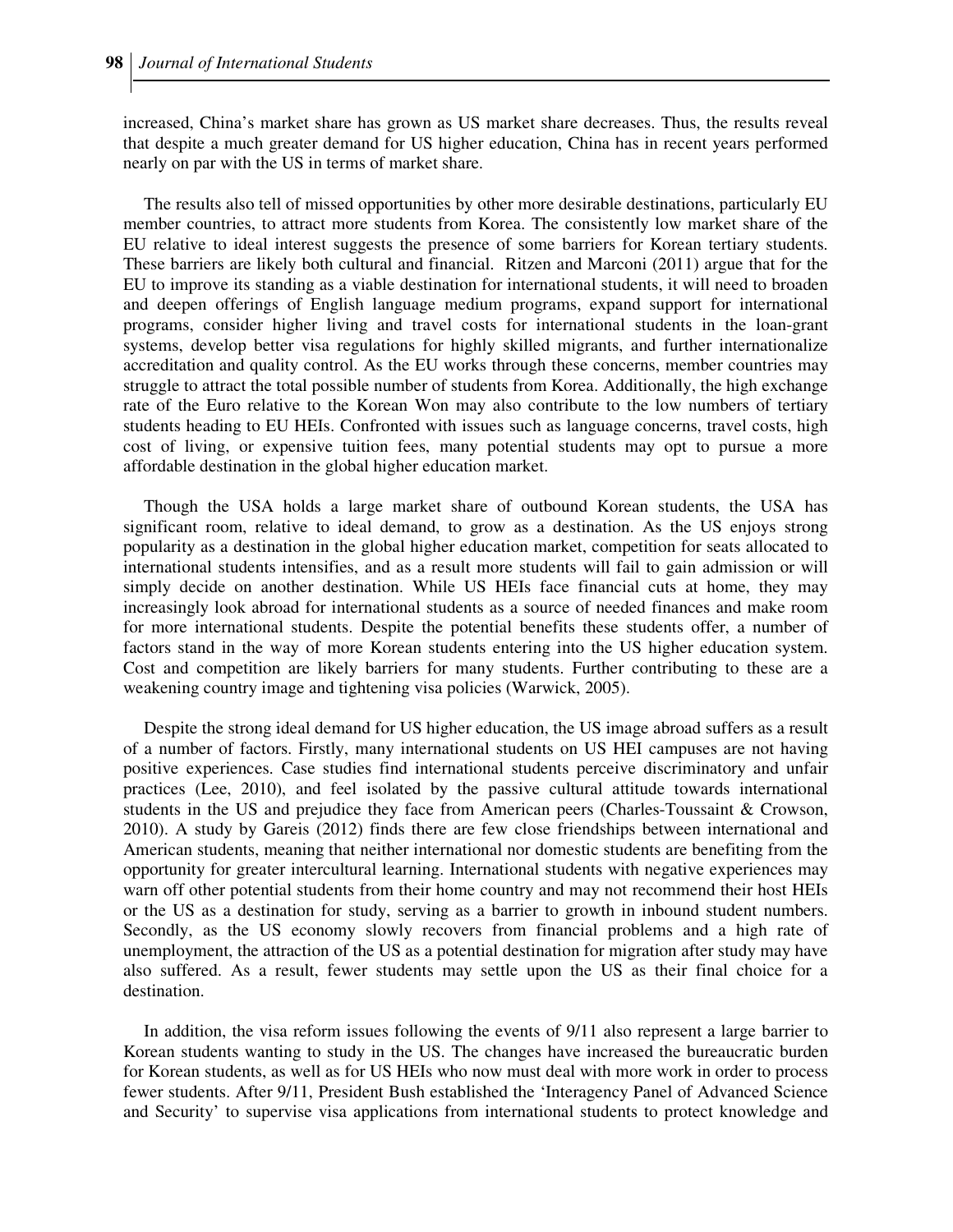technology in sensitive areas on a case-by-case basis (Warwick, 2005). As a result of these added steps, processing times and other visa concerns may play a part in fewer Korean students heading to the US for study. Thus, cost, competition, visa restrictions, a weakening image, and problems with internationalizing campus life may be contributing to US underperformance.

The market share of Korean students heading to Japan has remained relatively stable, remaining within two degrees of ideal demand. Without much disparity between actual and ideal demand, Japan appears relatively unremarkable as a destination for Korean students. Yet the question remains as to why Japan has not benefited as a second-choice destination in the way that China has, given the high response rate of Japan as an ideal second choice. On one hand, Japanese HEIs have some of the strongest reputations in Asia. Cultural similarities between Korea and Japan cause relatively fewer problems with adjustment for Korean students (Tanaka et al., 2004), meaning that students may have a more enjoyable experience while there.

On the other hand, in the past Japanese HEIs have not had sufficient structures in place to recruit or provide information about their HEIs to potential Korean students (MEXT, 2008) and has struggled to build a strong intercultural understanding and internationally inclusive social practices on campus (Whitsed & Volet, 2011). As the best Asian students look to the EU or the USA (Ishikawa, 2009), Japan is pushing to develop English language medium courses. Even so, these efforts must overcome barriers such as overworked faculty, insufficient English language ability, and quality concerns over instruction in a foreign language (Tsuneyoshi, 2005). The improving quality at Chinese and Korean HEIs also means that Japanese HEIs are facing greater competition within the region (Yonezawa, 2007) and the high cost of living in Japan can create stress for Korean students (Murphey-Shigematsu, 2002). In addition to the relatively high cost of living, the grim economic situation in Japan may also contribute to interest in China over Japan. For Japanese HEIs, China's windfall as a second choice destination for Korean students seems to be a missed opportunity.

# **Conclusion**

The findings of this study reveal growth in outbound international tertiary students from Korea, the rising importance of second choice destinations for these students, and the increasing popularity of China as a destination for Korean tertiary students. The Korean government is responding to increasing numbers of outbound tertiary students with policies aimed at internationalizing domestic HEIs and establishing international alternatives to domestic HEIs within Korea (MEST, 2007). These policies cater to the increasing intraregional student mobility and may help stem the flow of Korean tertiary students overseas. Even so, the current policies need to be further developed and refined to maximize their benefits.

Internationalizing Korean HEIs could attract more foreign students into Korea's tertiary education system, relieving the demographic pressures on domestic HEIs and potentially, with immigration reform, the Korean economy. Although internationalization efforts at domestic HEIs have been underway for some time, government policy has not always facilitated deep organizational change at these institutions. As Byun and Kim (2011) describe, the government's heavy emphasis on the "economic rationale" for internationalization has fostered a policy based on quantitative requirements that overlook the quality of internationalization taking place. Quick implementation English-medium instruction and other internationalization reforms can also create conflict and have unintended consequences at HEIs (Byun et al., 2011; Cho & Palmer, 2012; Kim, 2005; Palmer and Cho, 2012). Such an approach may not take into account the penetrating organizational changes necessary for an HEI to effectively produce an environment conducive to international study.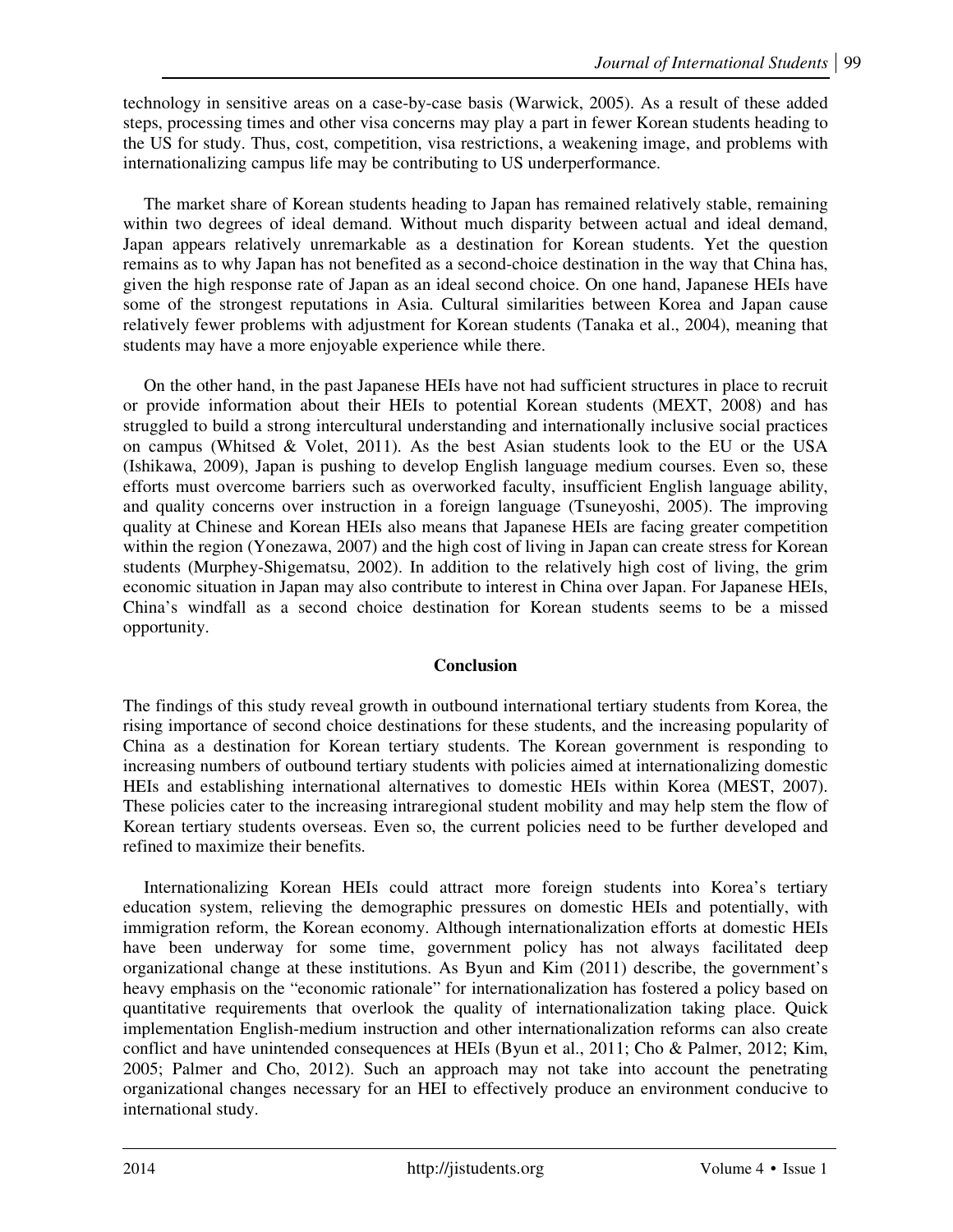In addition to internationalization efforts, other policy initiatives focus on bringing foreign HEIs into the Korean system (MEST, 2007). With the support of public organizations, foreign HEIs are increasing their presence in the domestic Korean market via branch campuses. These projects are restricted to Free Economic Zones (FEZ) and the first foreign HEI to open a campus in Korea was the Dutch Shipping and Transport College, in the Gwangyang Bay FEZ (MEST, 2008). More recently, Songdo Global University Campus has pursued bringing a number of foreign programs from HEIs such as SUNY Stony Brook, Ghent University, and George Mason University to Incheon FEZ. Despite some initial difficulties emerging from the financial crises in the USA and EU, the increased presence of foreign HEIs within the domestic tertiary education system seems certain.

While it is possible that internationalization of domestic HEIs and the introduction of foreign HEIs could curb growth in the number of outgoing tertiary students, both initiatives will take time to mature. For these policies to be successful, Korea will need to attract a constant and diverse stream of tertiary students from other countries. Without enough incoming foreign students, both Korean HEIs and branch campuses of foreign HEIs would fail to provide sufficient international exposure to their students. The Korean government needs to continue promoting Korea as a destination in the global market for higher education and improving national brand image.

Further research should examine the experiences and satisfaction of Korean students in the US, EU, China, and Japan. These studies could help determine differences in the types of students these destinations attract and the relative benefit of a higher education at each of these destinations for Korean students. Case studies documenting successful national and institutional approaches to internationalization and attracting students from abroad would help provide guidance towards meeting these goals.

#### **References**

- Bodycott, P. (2009). Choosing a higher education study abroad destination: What mainland Chinese parents and students rate as important. *Journal of Research in International Education,* 8, 349- 373.
- Bodycott, P. (2012). The influence and implications of Chinese culture in the decision to undertake cross-border higher education. *Journal of Studies in International Education, 16*, 252-270.
- Byun, S. (2010). Does policy matter in shadow education spending? Revisiting the effects of the High School Equalization Policy in South Korea. *Asia Pacific Education Review*, *11*, 83-96.
- Byun, K., & Kim, M. (2011). Shifting patterns of the government's policies for the internationalization of Korean higher education. *Journal of Studies in International Education*, *15*, 467-486.
- Byun, K., Chu, H., Kim, M., Park, I., Kim, S., & Jung, J. (2011). English-medium teaching in Korean higher education: Policy debates and reality. *Higher Education*, *62*, 431-449.
- Charles-Toussaint, G. C., & Crowson, H. M. (2010). Prejudice against international students: The role of threat perceptions and authoritarian dispositions in U.S. students. *The Journal of Psychology, 144*, 413-428.
- Chin, M., Lee, J., Lee, S., Son, S., & Sung, M. (2012). Family policy in South Korea: Development, current status, and challenges. *Journal of Child and Family Studies*, *21*, 53-64.
- Cho, Y. H., & Palmer, J. D. (2012). Stakeholders' views of South Korea's higher education internationalization policy. *Higher Education*, in press.
- Choudaha, R., & Li, C. (2012). *Trends in International Student Mobility*. New York, NY: World Education Services.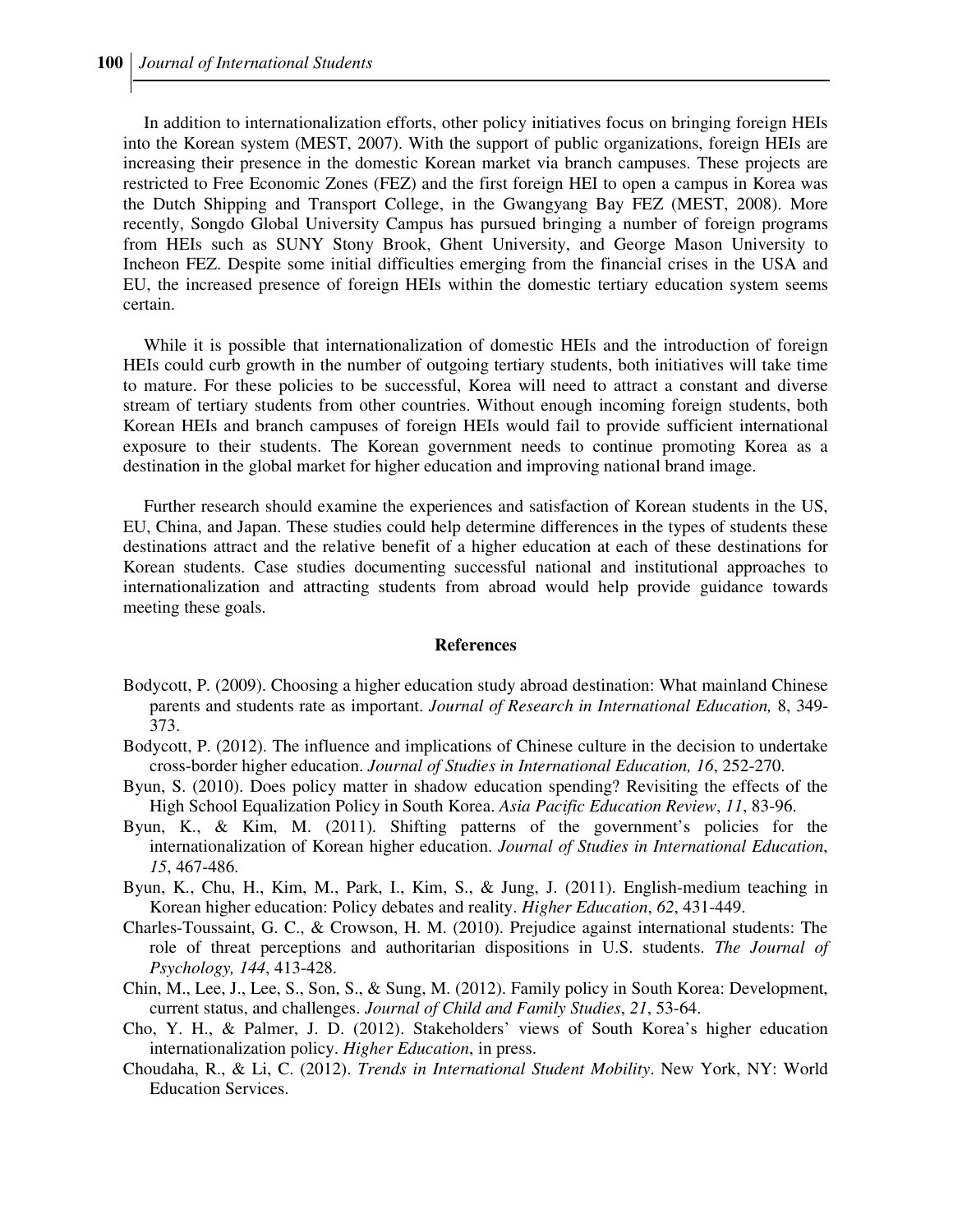- Coleman, D., & Rowthorn, R. (2011). Who's afraid of population decline? A critical examination of its consequences. *Population and Development Review*, *37*, 217-248.
- Cubillo, J. M., Sánchez, J., & Cerviño, J. (2006). International students' decision-making process. *International Journal of Educational Management*, *20*, 101-115.
- Dawson, W. (2010). Private tutoring and mass schooling in East Asia: Reflections of inequality in Japan, South Korea, and Cambodia. *Asia Pacific Education Review*, *11*, 14-24.
- Esipova, N., Pugliese, A., Srinivasan, R., & Ray, J. (2010). Developed nations attract young vs. educated migrants: Developed Asia would see significant brain drain. Available at: http://www.gallup.com/poll/144287/developed-nations-attract-youngeducated-migrants.aspx
- Forbes, L., & Hamilton, J. (2004). Building an international student market: Educational-balanced scorecard solutions for regional Australian cities. *International Education Journal*, *5,* 502-520.
- Gareis, E. (2012). Intercultural friendship: Effects of home and host region. *Journal of International and Intercultural Communication*, in press.
- Ghazarian, P. G. (2011a). Higher education global ranking system in East Asia. In J. D. Palmer, A. Roberts, Y. H. Cho, & G. S. Ching (eds) *The Internationalization of East Asian Higher Education: Globalization's Impact*. New York, NY: Palgrave Macmillan.
- Ghazarian, P. G. (2011b). *Measuring quality, measuring difference: International rankings of higher education* (Doctoral dissertation). Boston, MA: Boston University.
- Han, J. (2012). Half of Koreans don't return after getting US science degrees. *The Korea Times*. Available at: http://www.koreatimes.co.kr/www/news/special/2012/01/ 182\_103688.html
- Huang, F. (2003). Policy and practice of the internationalization of higher education in China. *Journal of Studies in International Education*, *7*, 225-239.
- Hwang, Y. S. (2003). A study of factors influencing suicidal ideation among adolescents: Focusing on the home and school environment. Master's thesis from Gyeongsang National University, Jinju.
- Kim, T. (2005). Internationalisation of higher education in South Korea: reality, rhetoric, and disparity in academic culture and identities. *Australian Journal of Education*, 49, 89-103.
- Kim, J., Lee, J., & Lee, S. (2005). Understanding of education fever in Korea. *KEDI Journal of Educational Policy*, *2*, 8-15.
- Korea Herald. (2011). Major employers hire more high school graduates. The Korea Herald. Available at: http://view.koreaherald.com/kh/view.php?ud=20110724000266andcpv=0
- Kuwamura, A. (2009). The challenges of increasing capacity and diversity in Japanese higher education through proactive recruitment strategies. *Journal of Studies in International Education*, 13, 189-202.
- Lee, C. J. (2005). Korean education fever and private tutoring. *KEDI Journal of Educational Policy*, *2*, 99-107.
- Lee, C. J., Lee, H., & Jang, H. M. (2010). The history of policy responses to shadow education in South Korea: Implications for the next cycle of policy responses. *Asia Pacific Education Review*, *11*, 97-108.
- Lee, J. (2007). Sibling size and investment in children's education: an Asian instrument. *Journal of Population Economics*, *21*, 855-875.
- Lee, J. (2011). Education and family in conflict. *Journal of Studies in International Education*, 15, 395-401.
- Lee, J. J. (2010). International students' experiences and attitudes at a US host institutions: Selfreports and future recommendations. *Journal of Research in International Education*, *9*, 66-84.
- Lee, J. T. & Brinton, M. C. (1996). Elite education and social capital: The case of South Korea. *Sociology of Education*, *69*, 177-192.
- Lee, S. Y., Hong, J. S., & Espelage, D. L. (2010). An ecological understanding of youth suicide in South Korea. *School Psychology International*, *31*, 531-546.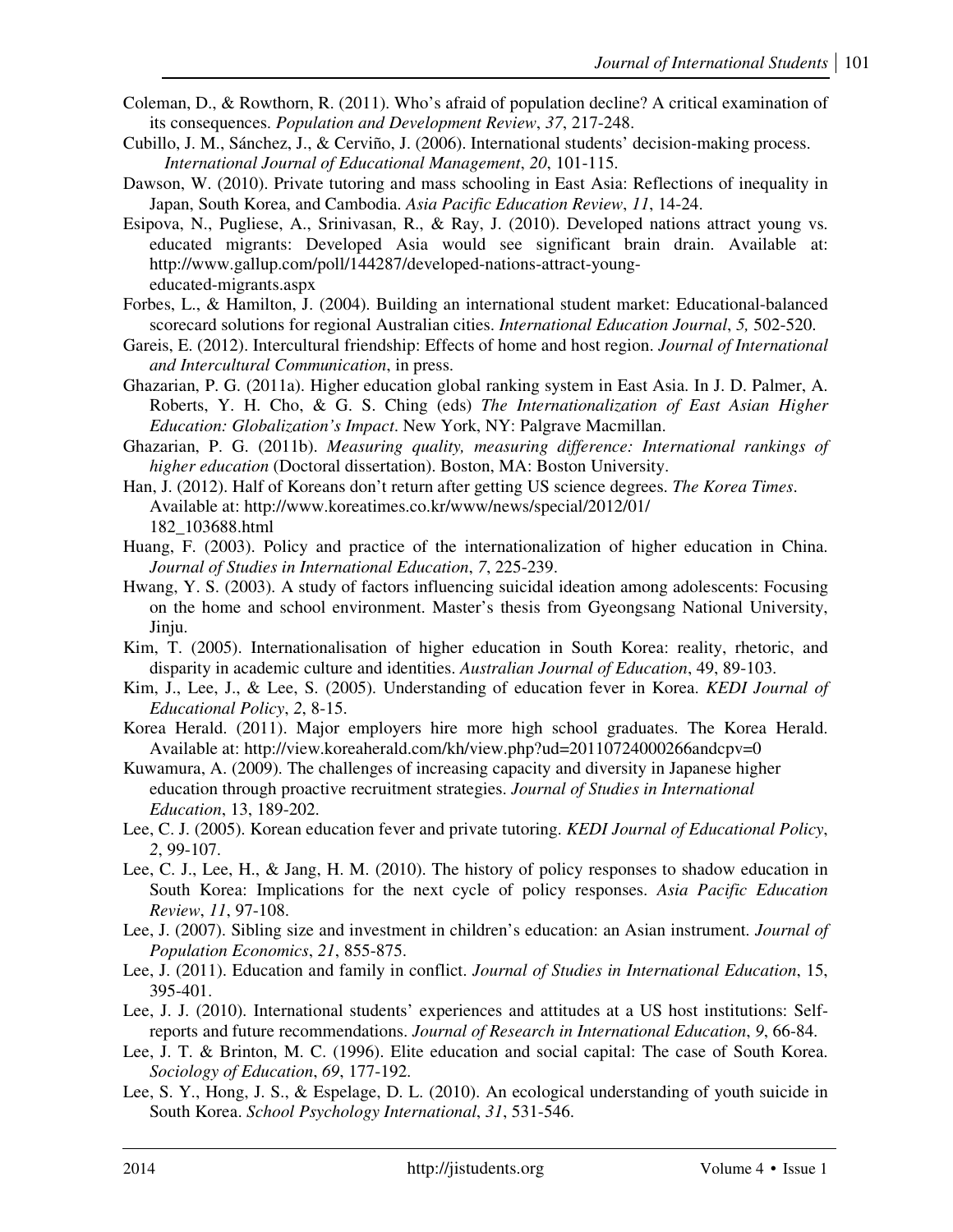- Marginson, S. (2006). Dynamics of national and global competition in higher education. *Higher Education*, *52*, 1-39.
- Mazzarol, T., & Soutar, G. N. (2002). 'Push-pull' factors in international student destination choice. *International Journal of Educational Management*, *16*, 82-90.
- McNeill, D. (2009). South Korea moves to make its universities more international. *Chronicle of Higher Education*. Available at: http://chronicle.com/article/South-Korea-Powers-Ahead-With/44530/
- McNeill, D. (2011). After decades of building colleges, South Korea faces a lack of students. *Chronicle of Higher Education*. Available at http://chronicle.com/article/article-content/129896/
- Ministry of Education, Science, and Technology (MEST). (2007). Higher education in Korea*.*  Available at: http://english.mest.go.kr/web/1710/en/board/enview.do?bbsId= 258andboardSeq=1885andmode=view
- Ministry of Education, Science, and Technology (MEST). (2008). Gwangyang sets up Branch of Dutch Shipping and Transport College. Available at: http://english.mest.go.kr /web/42207/en/board/enview.do?bbsId=265andpageSize=10andcurrentPage=23andboardSeq=1 801andmode=view
- Ministry of Education, Science, and Technology (MEST). (2010). 2010 Korean International Student Statistics. Available at: http://www.mest.go.kr/ko/board/view.do?bbsId= 146andmode=viewandboardSeq=14618
- Ministry of Education, Culture, Sports, Science and Technology (MEXT). (2008). *International Comparison of Educational Indicators*. Tokyo: MEXT.
- Murphey-Shigematsu, S. (2010). Psychological barriers for international students in Japan. *International Journal for the Advancement of Counselling*, 24, 19-30.
- OECD. (2011). *OECD Factbook 2011-2012: Economic, Environmental and Social Statistics*. Paris: OECD Publishing.
- Palmer, J. D., & Cho, Y. H. (2012). South Korean higher education internationalization policies: Perceptions and experiences. *Asia Pacific Education Review*, in press.
- Park, E. L. (2009). Analysis of Korean students' international mobility by 2-D model: driving force factor and directional factor. *Higher Education*, *57*, 741-755.
- Park, J. S. (2010). Naturalization of competence and the neoliberal subject: Success stories of English language learning in the Korean conservative press. *Linguistic Anthropology*, 20, 22-38.
- Park, S. J. & Abelmann, N. (2004). Class and cosmopolitan striving: Mothers' management of English education in South Korea. *Anthropological Quarterly*, *77*, 645-672.
- Ritzen, J. M. M., & Marconi, G. (2011). Internationalization in European higher education. *International Journal of Innovation Science*, *3*, 83-100.
- Salisbury, M. H., Umbach P. D., Paulsen, M. B., & Pascarella, E. T. (2009). Going global: Understanding the choice process of the intent to study abroad. *Research in Higher Education*, *50*, 119-143.
- Shambaugh, D. (2003). China engages Asia: Reshaping the regional order. *International Security*, *29*, 64-99.
- Shambaugh, D. (2003). China and the Korean Peninsula: Playing for the long term. *The Washington Quarterly*, *26*, 43-56.
- Snyder, S. (2009). *China's Rise and the Two Koreas: Politics, Economics, Security*. Boulder: Lynne Rienner.
- Tanaka, T., Takai, J., Kohyama, T., & Fujihara, T. (1994). Adjustment patterns of international students in Japan. *International Journal of Intercultural Relations*, *18*, 55-75.
- Tsuneyoshi, R. (2005). Internationalization strategies in Japan: The dilemmas and possibilities of study abroad programs using English. *Journal of Research in International Education*, *4*, 65-86.
- UNESCO. (2009). Global Education Digest 2009: Comparing Education Statistics across the World. Montreal: UNESCO Institute for Statistics.